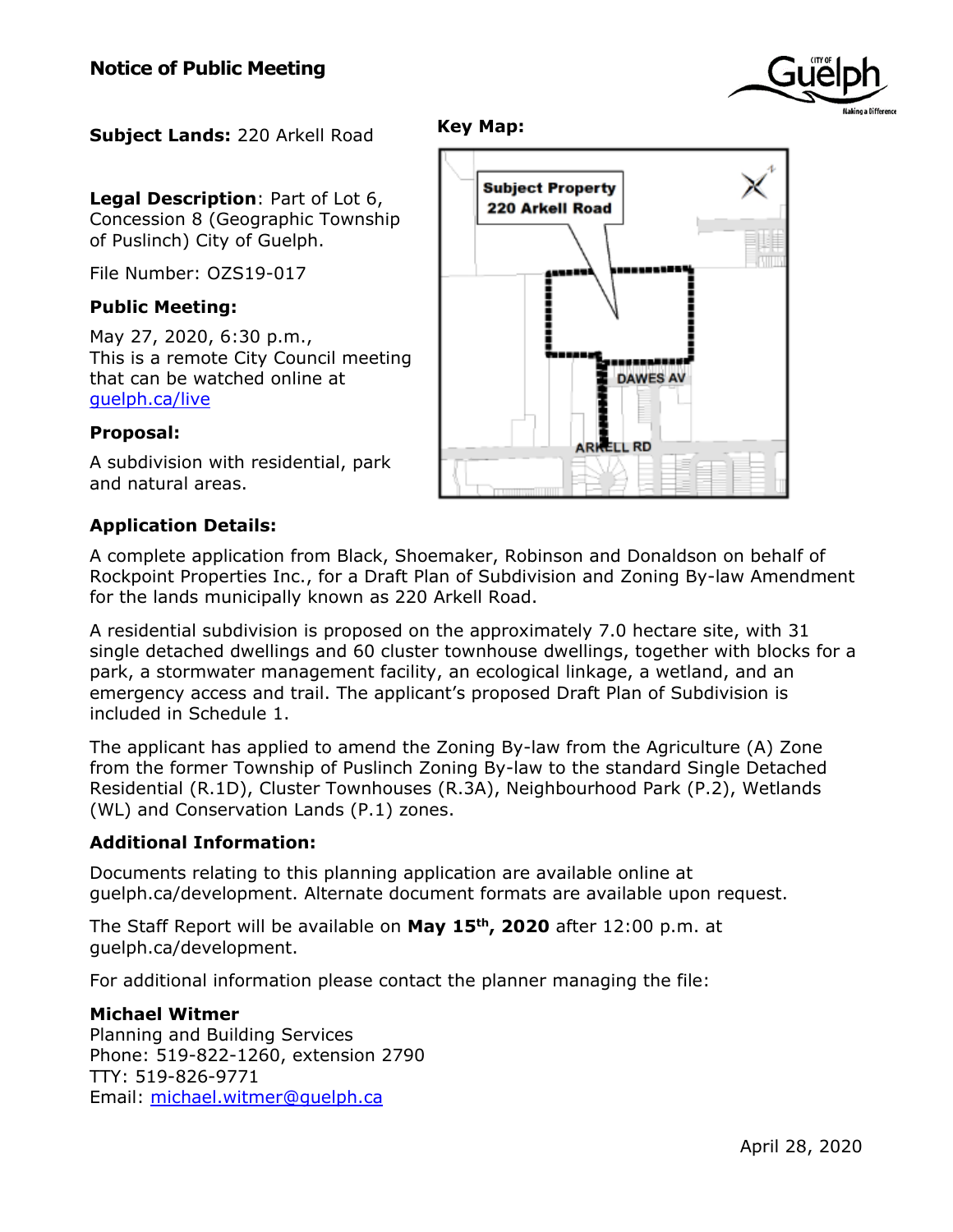# **How to Get Involved:**

The purpose of a public meeting is to share information and to hear and consider public comments regarding development applications which can be reviewed by staff and applicants prior to City Council's consideration of applications. The public is invited to watch the remote meeting on quelph.ca/live and participate by submitting written comments and/or speaking to the application.

To submit written comments:

- You can submit written comments via email to [clerks@guelph.ca](mailto:clerks@guelph.ca) and [michael.witmer@guelph.ca](mailto:michael.witmer@guelph.ca) no later than 10:00 a.m. on Friday, May 22<sup>nd</sup>, 2020 to ensure your comments are included in the City Council Agenda (attachments must not exceed 20 MB)
- You can mail written comments to Guelph City Clerk, 1 Carden Street, Guelph ON N1H 3A1 or place them in the mail slot beside the main entrance to City Hall no later than 10:00 a.m. on Friday, May 22<sup>nd</sup>, 2020

To speak to the application:

- If you wish to speak to the application, please contact the Clerk's Department no later than 10:00 a.m. on Friday, May 22<sup>nd</sup>, 2020 by any of the following ways:
	- Register online at quelph.ca/delegation
	- By phone at 519-837-5603 or TTY 519-826-9771
	- By email to [clerks@guelph.ca](mailto:clerks@guelph.ca)

When we receive your registration, we will send you a confirmation message and instructions for participating in the remote public meeting. Instructions will also be provided during the meeting to ensure that those watching the remote public meeting will be given the opportunity to speak.

# **How to Stay Informed:**

If you wish to be notified of the City Council decision on this application you must make a written request to the City Clerk by way of email or regular mail as listed above. Please note City Council will not make a decision at the public meeting.

# **Appeals Information:**

If a person or public body would otherwise have an ability to appeal the decision of the Council of the City of Guelph to the Local Planning Appeal Tribunal but the person or public body does not make oral submissions at a public meeting or make written submissions to the City of Guelph before the by-law is passed, the person or public body is not entitled to appeal the decision.

If a person or public body does not make oral submissions at a public meeting, or make written submissions to the City of Guelph before the by-law is passed, the person or public body may not be added as a party to the hearing of an appeal before the Local Planning Appeal Tribunal unless, in the opinion of the Tribunal, there are reasonable grounds to do so.

# **Notice of Collection of Personal Information:**

Personal information is being collected in order to gather feedback and communicate with interested parties regarding this development proposal. Information provided or presented at a public meeting is considered a public record and may be posted on the City's website or made public upon request.